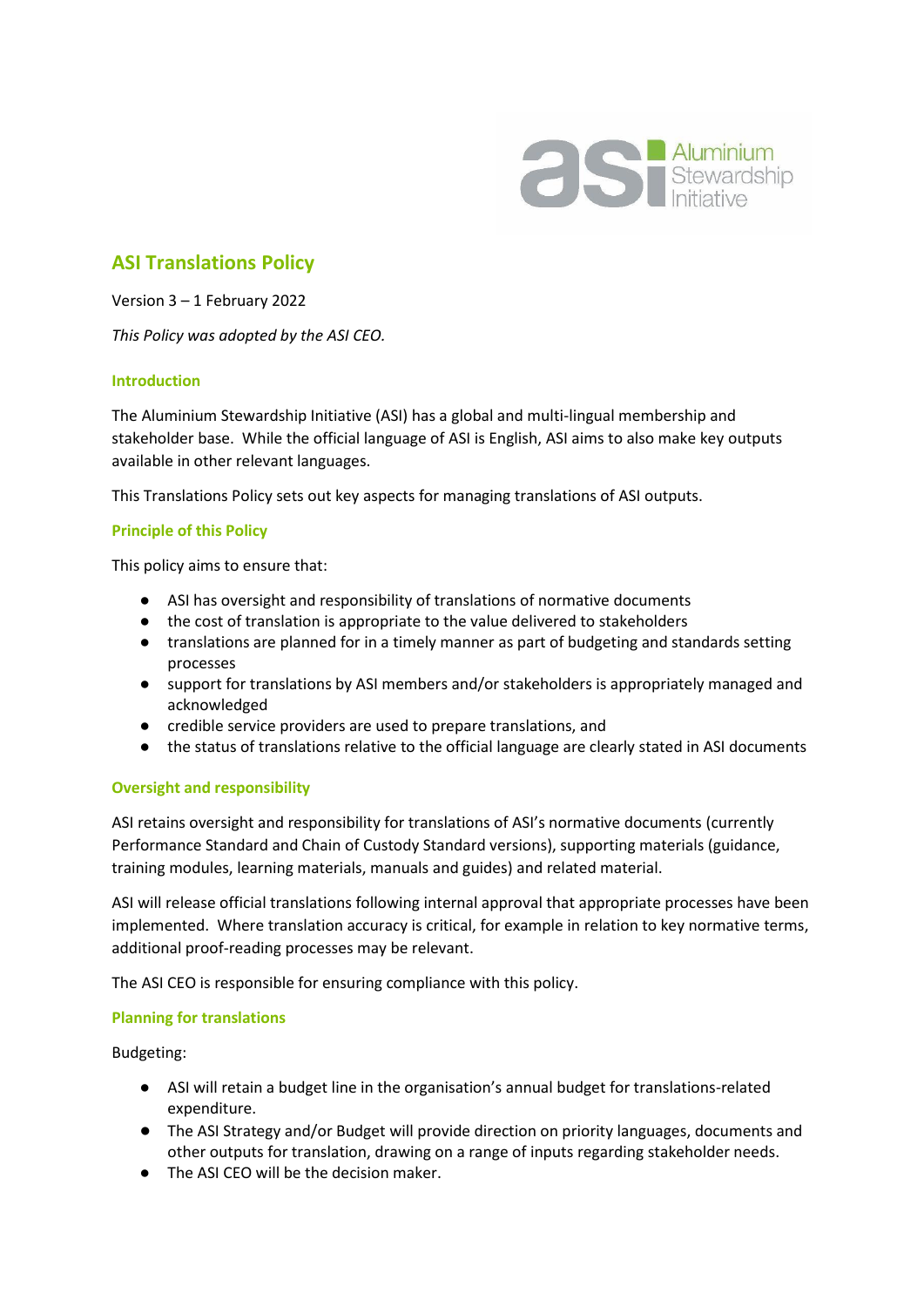Standards setting:

- The ASI Standards Setting Procedure will include requirements for assessing relevant languages for translations for consultation processes.
- The ASI Secretariat will aim to plan sufficient time and resources for translation of outputs that are integrated into workflows, for example prior to a defined public consultation period.
- Efficiency measures will be implemented for translation of successive drafts for consultation, for example by highlighting changes since the last translation.

## **Translations support from ASI members and/or stakeholders**

From a resource perspective, ASI is unable to budget for translation to cover all languages of interest for all outputs. Financial and in-kind support from ASI members and/or stakeholders is therefore welcome, for use on a targeted basis.

Such support can include:

- Identifying appropriate translators or interpreters and/or translation/interpretation agencies
- Funding translations work
- Providing interpretation support
- Reviewing translation quality and accuracy

Acknowledgement for financial support for the above activities can include:

- Inclusion of the organisation's logo on the inside cover of the translated documents
- Acknowledgement on the ASI website
- Acknowledgement in ASI communications that announce the release of the translation/s

Organisations providing financial and/or kind support for translations of ASI material will liaise with the ASI CEO and/or ASI Communications Manager on the processes followed. A copy of the ASI Translations Policy will be provided.

### **Credible service providers**

Translation service providers should be chosen on the basis of the following selection criteria:

*For critical and/or normative documents:*

- Qualified and experienced translation personnel in the selected language/s
- Where possible, familiarity with standards and certification programs and the importance of consistency of meaning across translations to support consistent interpretation and assurance
- Where possible, familiarity with the ASI program and/or familiarity with the aluminium sector and technical terms

ASI acknowledges that translation of specialised terms and jargon can be a challenge. Where translators identify terms whose direct translation may be ambiguous or may lead to inaccuracies, ASI will discuss options presented by the translators to best capture the nuance and meaning of such terms. ASI will always include definitions of key terms in Glossaries for normative documents, to support the work of translators on such issues.